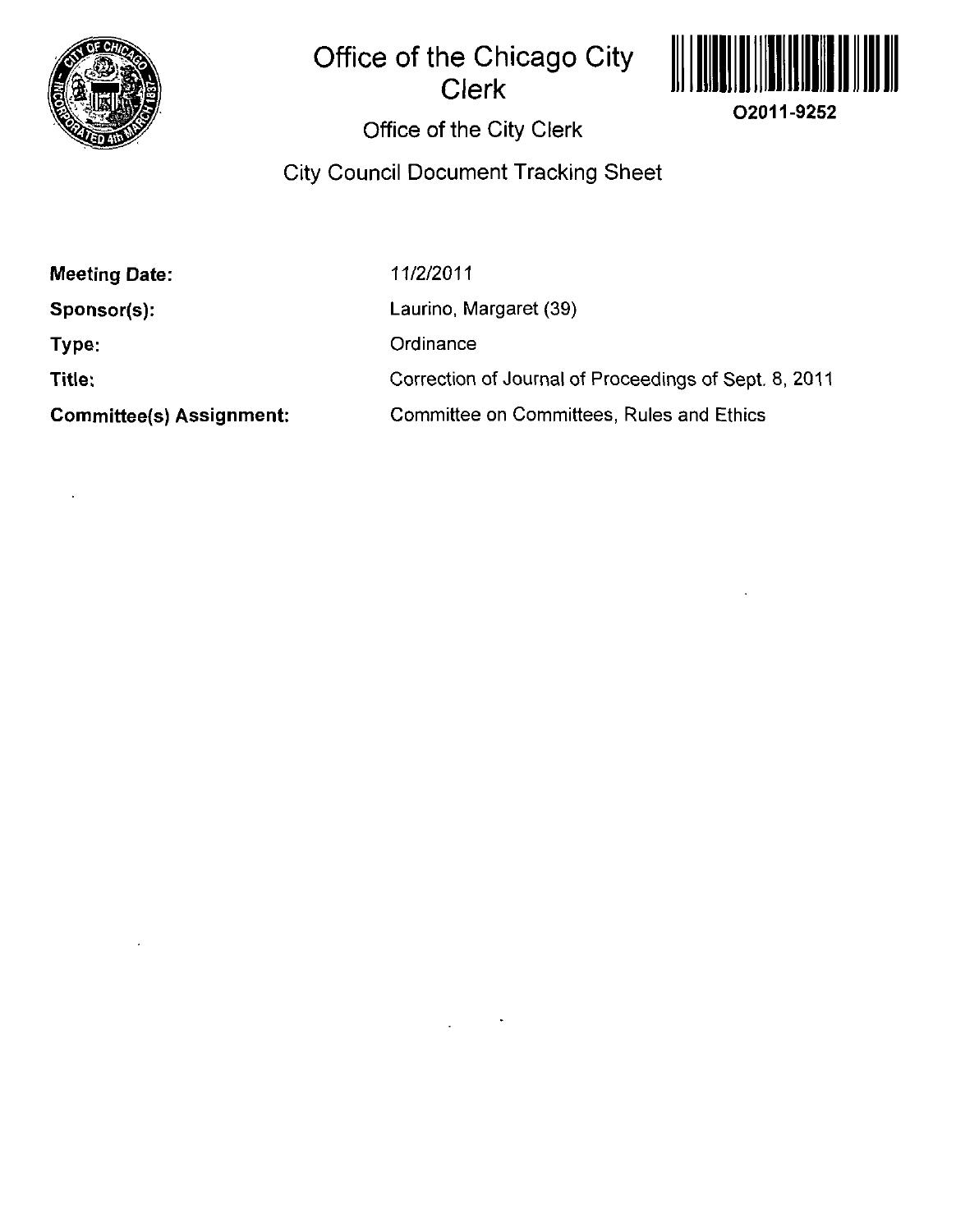CITY COUNCIL MEETING November 2, 2011

#### **JOURNAL CORRECTION**

### **BE IT ORDAINED BY THE CITY COUNCIL OF THE CITY OF CHICAGO:**

SECTION 1. I hereby move to correct the Journal of Proceedings of the Regular City Council meeting held on September 8, 2011 as follows: Committee on Pedestrian and Traffic Safety Recommended Report, two items from page 7227, the  $5<sup>th</sup>$  and  $6<sup>th</sup>$  lines from the top of the page as follows:

**(Omitted text is unaffected by this ordinance)** 

**5249 South Sawyer Avenue -- Disabled Permit Parking Number 74891 (14<sup>th</sup> Ward) 2915 West 38\*^ Street - Disabled Permit Parking Number 74895 (14^\*^ Ward)** 

(Omitted text is unaffected by this ordinance)

SECTION 2. This ordinance shall be in effect upon its passage and publication.

MARGARET LAURINO Chairman Committee on Pedestrian and Traffic Safety